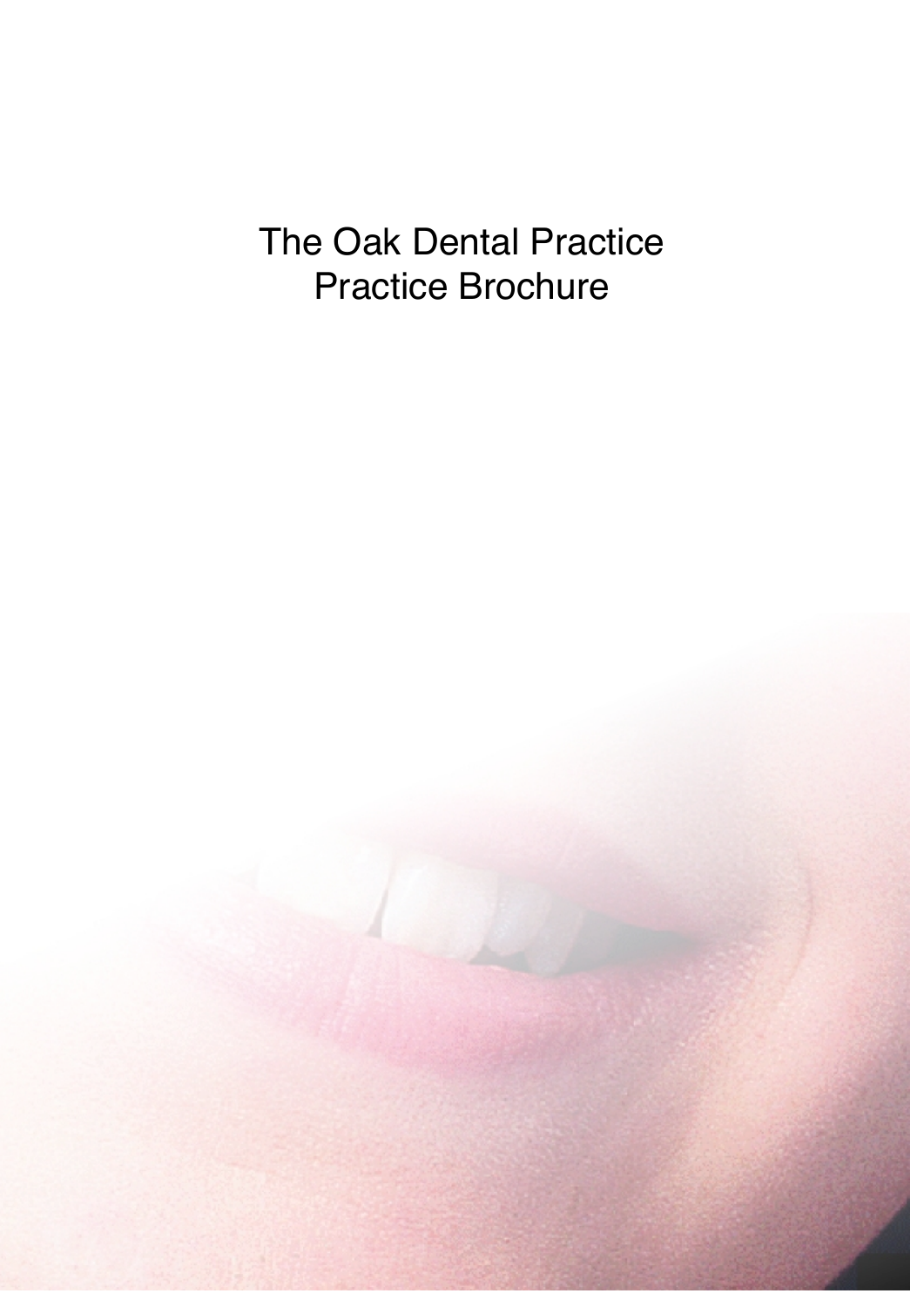# **Welcome to the Practice**

The Oak Dental Practice is owned by Dr Noel Henderson, the practice was established in Ballaghaderreen in 1999, our practice is a modern, forward looking practice which believes in continuous development of staff and services to provide the highest level of patient care. We are very much a family orientated practice and enjoy the interaction with three generations of some of our longest registered patients.!

We warmly welcome suggestions from our patients as to how we might better meet their needs.

# **Type of Care**

The practice is able to offer private treatment to adult and children patients, we can also provide care under the medical card scheme and PRSI scheme. Please check our website to see what treatments are available.

### **Meet the Team**

Dr Noel Henderson Dental Surgeon BDS DPDS MJDF RCS Eng MFDS RCS Edin MSc RCSI

Frances Henderson Dental Hygienist EDH

Martina McGrath Dental Nurse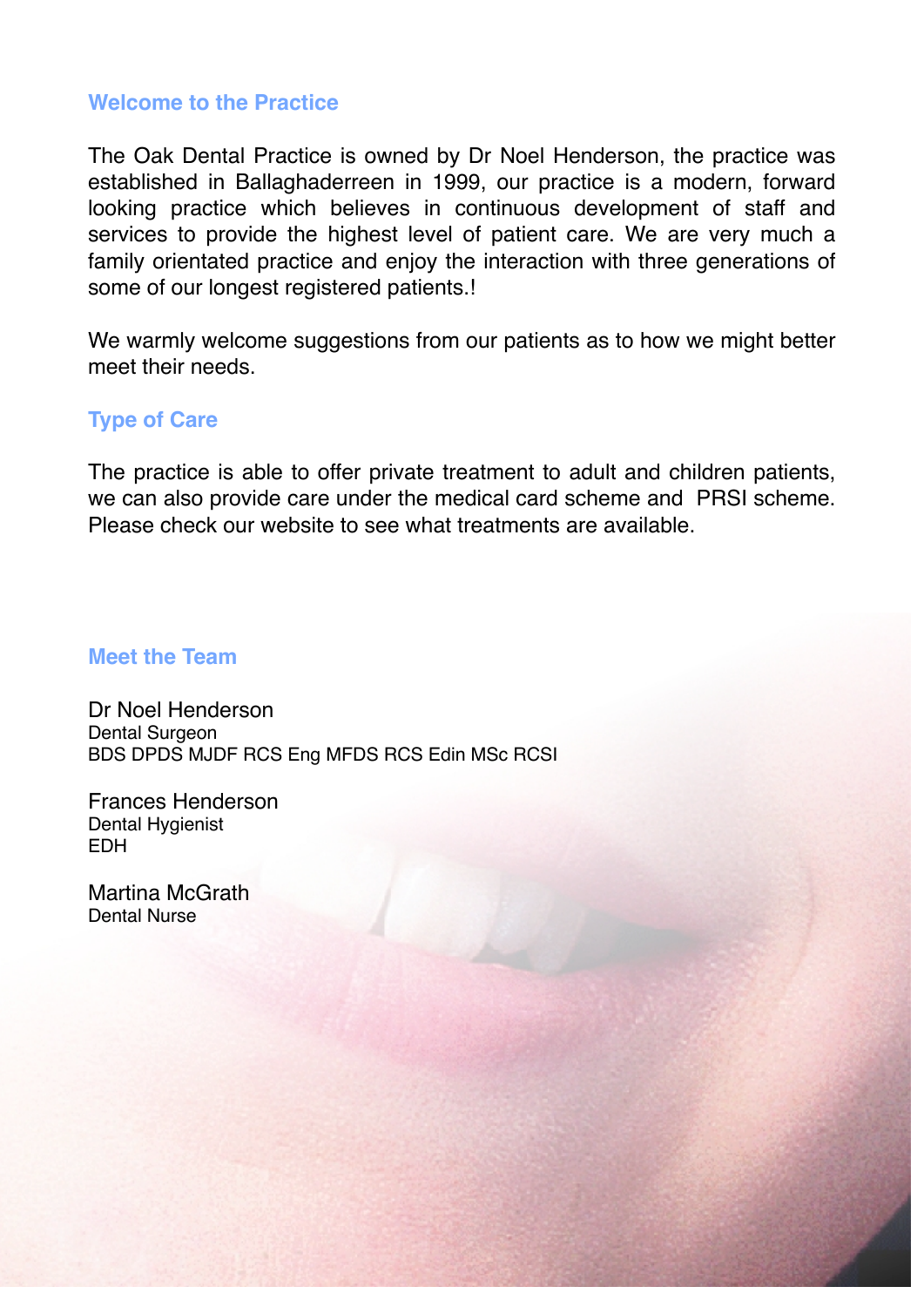# **Treatments available**

In addition to routine dental care, the practice can offer the following treatments:

- Crowns, bridges and veneers
- Implant dentistry
- Dentures
- Removable Orthodontics
- Oral surgery
- Cosmetic dental services
- Hygienist services
- Dental health education

# **Surgery hours**

| Monday:    | Closed                |
|------------|-----------------------|
| Tuesday:   | $9.00$ am - 5.00 pm   |
| Wednesday: | $9.00$ am - 5.00 pm   |
| Thursday:  | $9.00$ am - 5.00 pm   |
| Friday:    | $9.00$ am - 5.00 pm   |
| Saturday:  | <b>By Appointment</b> |
| Sunday:    | Closed                |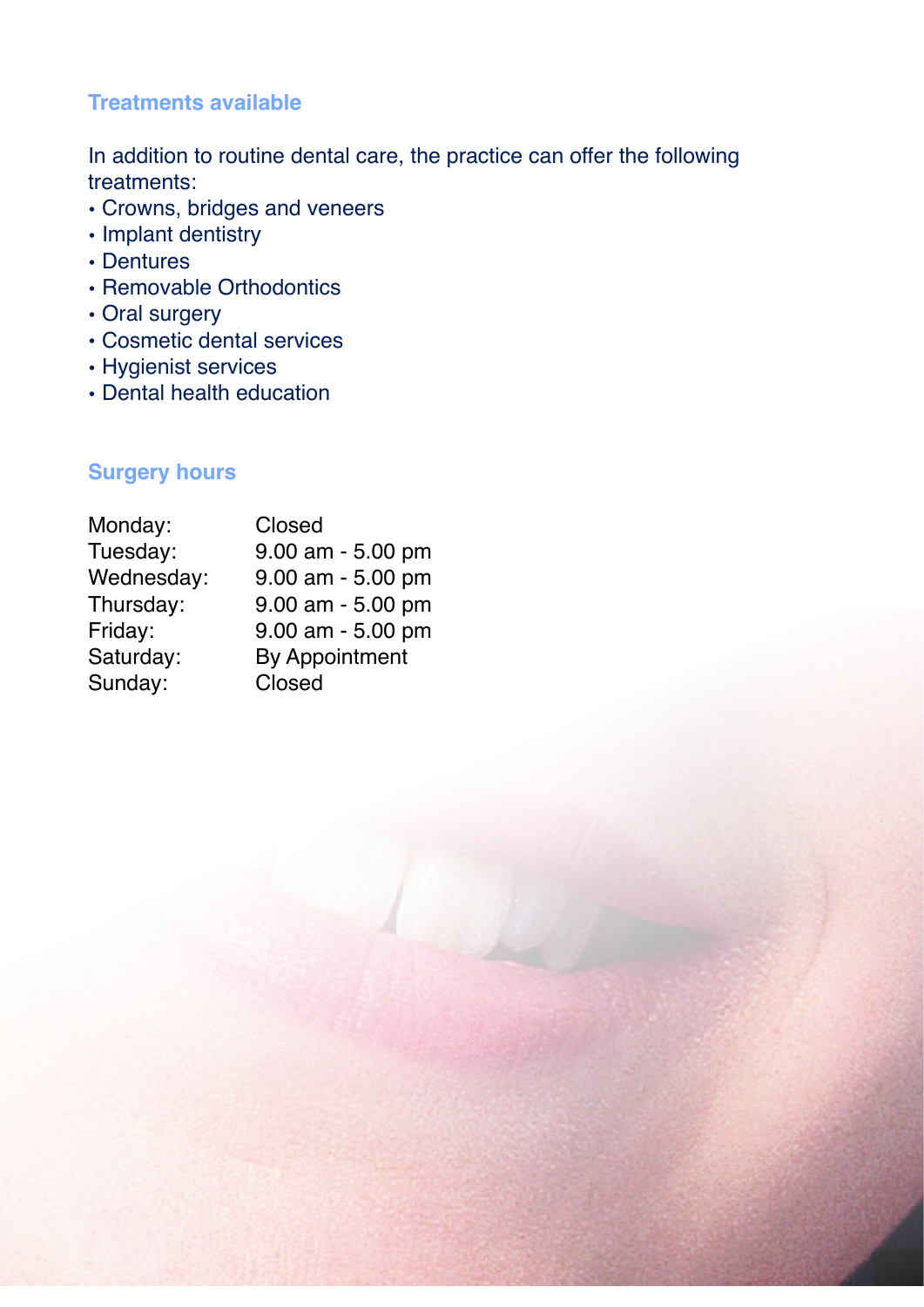# **General information**

The practice employs stringent cross-infection control procedures, in keeping with the current best standards of practice. We are fully computerized and have enhanced services such as digital radiography. Please see our website for more information.

#### **Practice nurses**

All of our dental nurses are fully qualified, one of their most important roles is to help you feel comfortable during your treatment. Please do not hesitate to ask them if they can help in any way with your care or understanding. Please feel free to talk to them about any apprehensions you may have so that they may set your mind at rest. All have received appropriate training and the advice given by them is strictly in accordance with guidelines laid down by Dr Henderson.

#### **Receptionists**

They will be your first point of contact with the practice. They are there to help you, and to ensure that you have all the information necessary for the success of your first and subsequent visits to the practice. You can make an appointment for an initial consultation via reception, either in person or by telephone. Prior to your appointment with the dentist you will be asked to complete a confidential medical questionnaire together with a new patient questionnaire. This will help us to understand your personal requirements with regard to treatment and allow you to identify any specific areas of concern, e.g. fear of dentists, gum problems or any dissatisfaction with appearance of teeth.

### **Complaints**

We aim to make your visit to us as comfortable as possible. However, if you have a complaint please arrange to talk to Dr Henderson. We will listen to your concerns sympathetically and in privacy, and we will explain our complaints procedure to you. If you would prefer to speak to another member of staff to voice your concerns please feel free.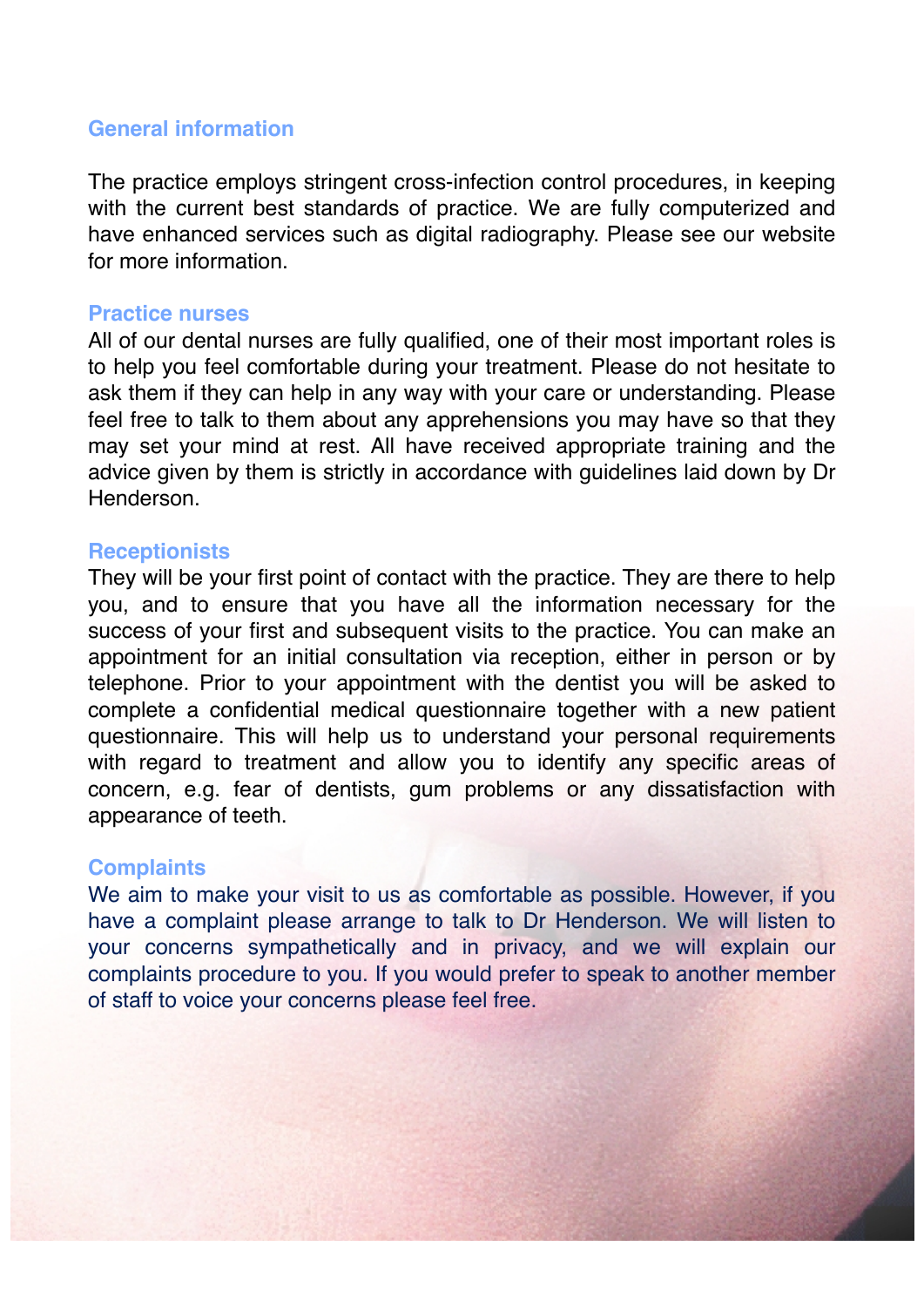# **Practice payment policy**

It is our practice policy to give patients full information about the cost of their dental work before any treatment is undertaken. A list of our private fees is on display in our waiting room and available on our practice website, a written estimate and treatment plan will be provided to you once you have had your consultation.

You may pay for your dental care by cheque, cash or credit/debit card. We also offer a range of flexible payment options to allow you to spread the cost of your treatment. We try to make payment as straightforward as possible. Our normal policy is that patients are asked to pay a proportion each visit and the balance on completion of treatment. Late cancellations or missed appointments may be charged for.

# **Emergencies**

In an emergency please telephone the surgery before 10.00 am to be seen that day. Patients in pain will be seen as soon as possible but it may be necessary for you to wait a short while to be seen.

When the surgery is closed our answering machine will give details of our emergency arrangements, our website also offers advice. In extreme cases we can arrange to see you at the practice, in which case a callout fee is applicable.

# **The Good Practice Commitment**

The Oak Dental Practice operates according to the following principles:

- 1. We aim to provide dental care of consistently good quality for all patients.
- 2. We only provide care that meets your needs and wishes.

3. We aim to make your treatment as comfortable and convenient as possible.

- 4. We look after your general health and safety while receiving dental care.
- 5. We follow current guidelines on infection control.
- 6. We check for mouth cancer and tell you what we find.

7. We take part in continuing professional development to keep our skills and knowledge up-to-date.

8. We train all staff in practice-wide work systems and review training plans once a year.

9. We welcome feedback and deal promptly with any complaints.

10. Every member of the practice is aware of the need to work safely under Irish Dental Council guidelines.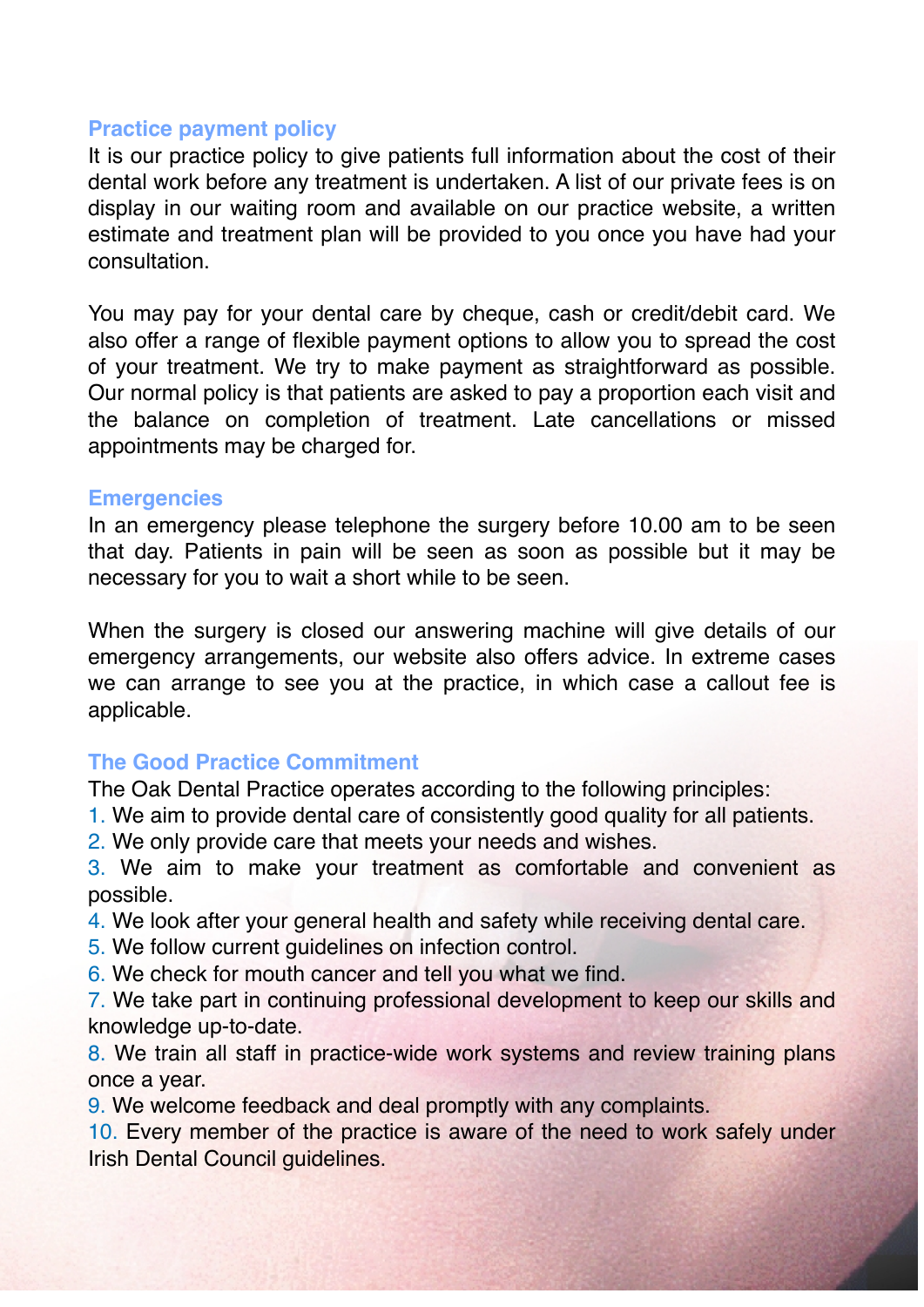# **Treatments**

We are able to offer the majority of types of dental treatment at the practice, thus avoiding the need for referrals and allowing patients to have all their work carried out in familiar surroundings. These include:

# **Preventive treatment**

All evidence shows that the long term health of teeth and dental implants depends upon a high standard of daily tooth cleaning. Without regular professional monitoring the level of cleaning inevitably decreases. The majority of patients with a tendency for gum problems, and those with multiple dental implants, will require regular hygienist visits. Different dental situations require different types of tooth cleaning aids. Each patient will receive a prescription for their individual requirements.

Children can benefit from preventive treatment including diet advice, application of fluoride and fissure sealants, and provision of sports mouthguards to prevent damage.

Smoking, drinking and unhealthy diets increase the risk of mouth cancer. Screening for early detection increases survival rates, as does altered habits following professional advice.

Decay can be much more readily treated and spread can be prevented if detected at an early stage.

# **Cosmetic dentistry**

People are often unhappy with the appearance of their teeth, most commonly because they are discoloured, chipped, worn, crooked or because they have unsightly gaps. The use of advanced cosmetic techniques can change all this and newer, minimally invasive technologies are available at this practice.

One such technique is the use of porcelain veneers which are thin 'fingernails' of porcelain bonded to the outer surfaces of teeth. Veneers are strong and very natural looking and can significantly improve the colour, shape and alignment of teeth.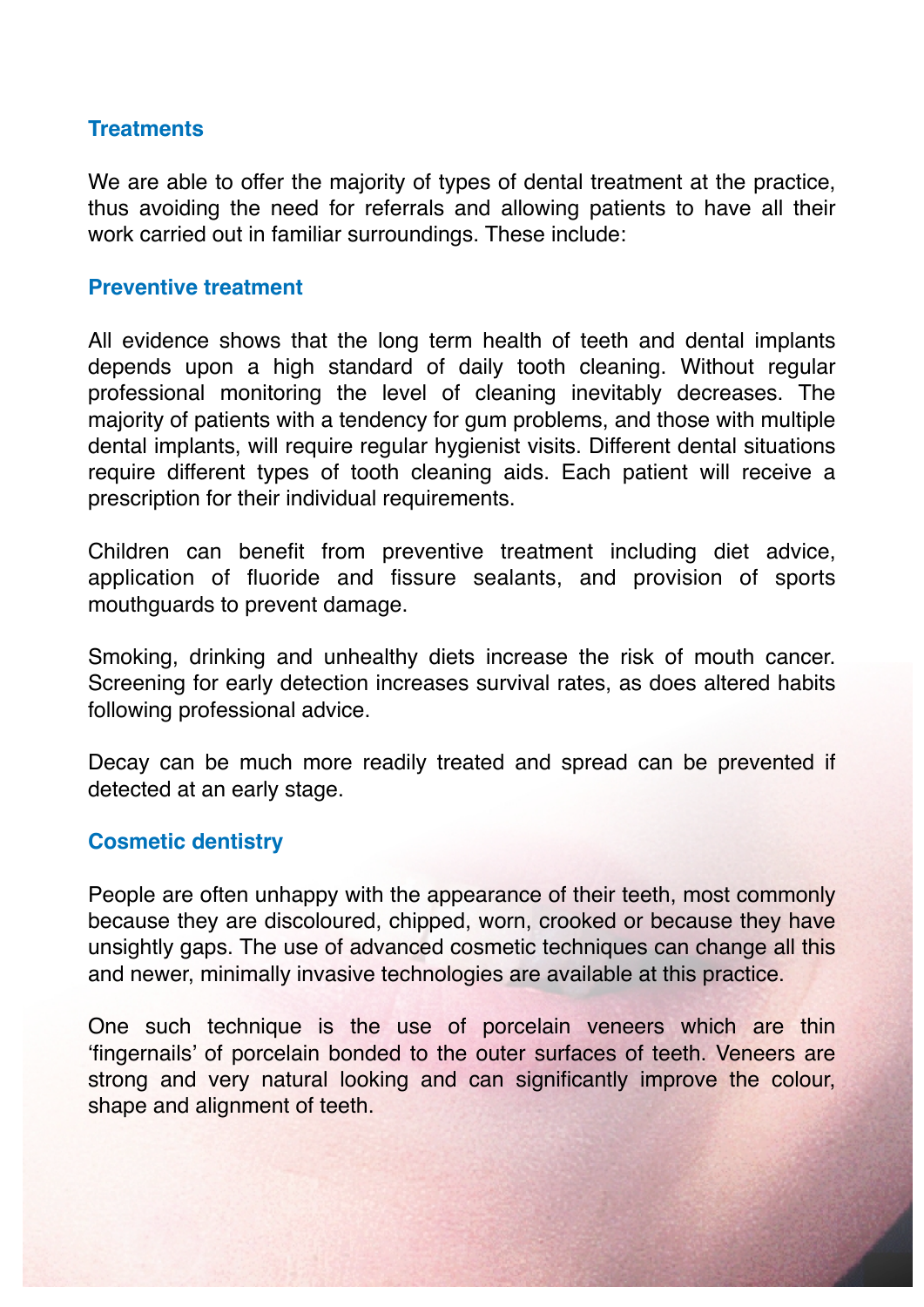# **Tooth whitening**

If your teeth are discoloured and yellow from ageing or stained from coffee, red wine and smoking, then tooth whitening is able to rejuvenate your dental appearance without the need for more expensive crowns and veneers. Tooth whitening works by applying a safe and specially formulated peroxide gel to the teeth, either as a one visit stage at the surgery, or as a home procedure over a period of a week.

## **Implants**

Dental implants have revolutionised the world of dentistry, they usually offer the best way of replacing missing teeth because they are stronger than teeth and avoid dental treatment to other neighbouring natural teeth. The titanium screws are placed under normal local anaesthetic via 'key-hole' surgery. Several months later, pillars are attached and crowns and bridges are fitted in the usual manner. Dental implants can be used to replace a missing single tooth, to support bridges when several teeth are missing and to provide the anchors to support whole rows of fixed upper or lower teeth. Although our patients are usually undergoing treatment to return to fixed teeth, they can also be used as anchors for loose dentures. Dr Henderson is completing a certificate in Implantology at the Northumberland Institute of Dental Medicine in Dublin.

# **Orthodontics**

Orthodontics is a specialized branch of dentistry concerned with the treatment and improvement of crooked or crowded teeth and bite abnormalities. Its aim is to provide an attractive smile and a healthy and comfortable bite.

People of all ages can benefit from orthodontic treatment. An attractive smile with well-aligned and healthy teeth can be achieved at any age. Fixed appliances are the most commonly used braces today, because they allow accurate positioning of the teeth. Other types of braces are also available that can straighten your teeth, sometimes without people knowing you are wearing a brace.

We can provide certain orthodontic treatments, and for those we cannot provide we can arrange an appointment with a local orthodontist.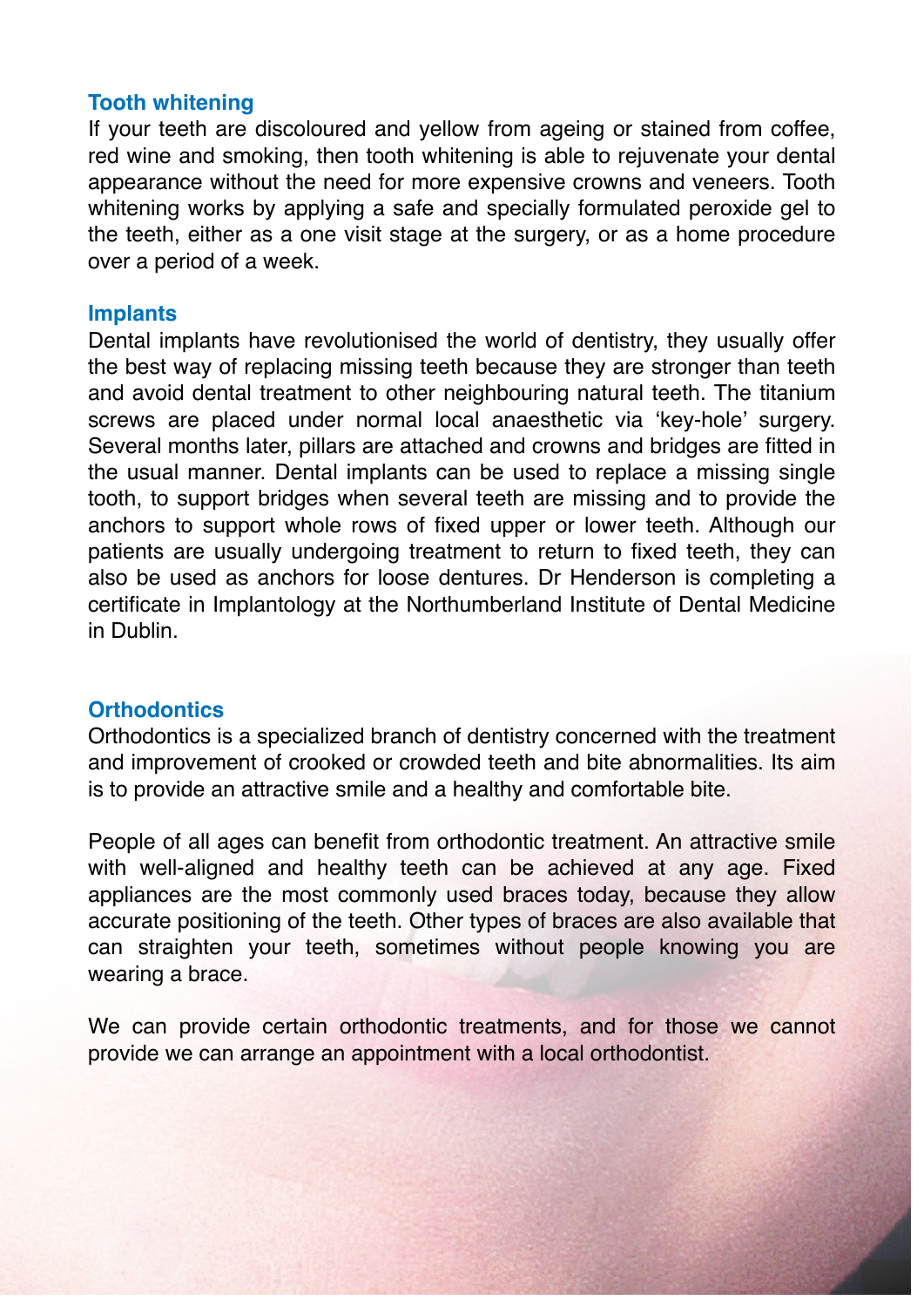# **Promises and expectations**

We appreciate your commitment to:

1. Treat all staff with the courtesy and respect that you would expect from us.

2. Arrive on time for your appointments.

3. Attend regular examinations for preventative treatment as recommended by your dentist or hygienist.

4. Follow the advice given to you by your dentist or hygienist.

5. Pay promptly for any treatment provided.

6. Let us know as soon as possible if you are unable to attend your appointment.

7. Talk to us about any aspect of your experience you feel unhappy with so that we can address your concerns.

8. Help our practice grow by recommending us to your family, friends and colleagues.